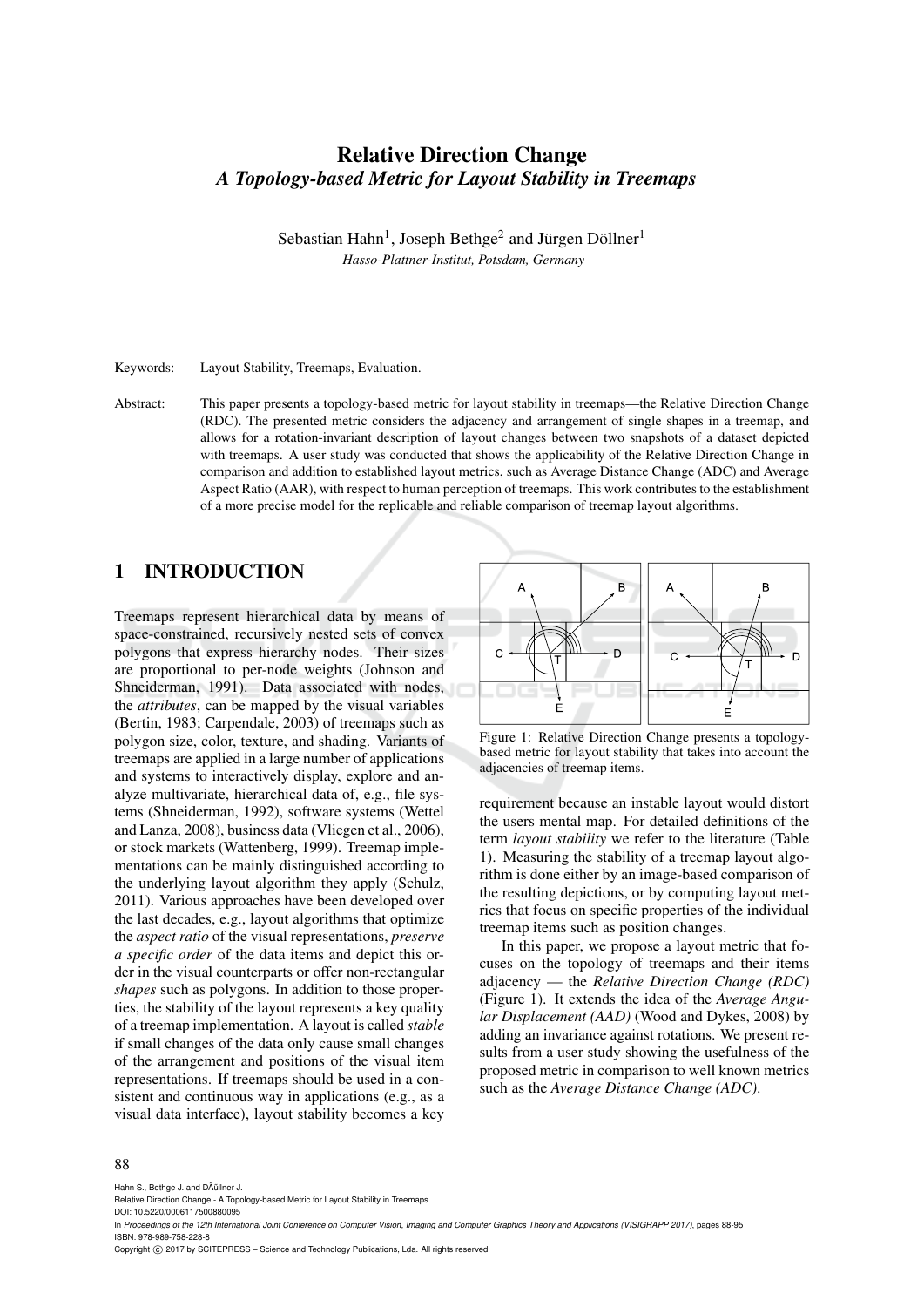| Quote                                                                                                                                                                                                                                                                                  | <b>Evaluation Metric(s)</b>                                            | Ref.                     |
|----------------------------------------------------------------------------------------------------------------------------------------------------------------------------------------------------------------------------------------------------------------------------------------|------------------------------------------------------------------------|--------------------------|
| While these algorithms do improve visibility of small items<br>in a single layout, they introduce instability over time in the<br>display of dynamically changing data, fail to preserve order<br>of the underlying data, and create layouts that are difficult<br>to visually search. | Average Distance Change,<br>Readability                                | (Bederson et al., 2002)  |
| Stability with regard to changing leaf values, stability with<br>regard to changing tree structure, and preservation of or-<br>dering information. [] ensure that small changes in the<br>underlying data will lead to small changes in the corre-<br>sponding layout.                 | <b>Mathematical Proof</b>                                              | (Wattenberg, 2005)       |
| The stability of the layout is mainly reflected by Average<br>Distance Change, for which the spiral layout is better than<br>the strip layout in most cases, except for the case where the<br>aspect ratio is large.                                                                   | Average Distance Change,<br>Readability, Continuity                    | $(Tu$ and Shen, 2007)    |
| We demonstrate that stability is not fully captured by the<br>commonly used "distance change" metric. To address this<br>shortcoming we introduce a new "location drift" metric<br>that better encapsulates stability.                                                                 | Average Distance Change,<br>Location Drift, Readability,<br>Continuity | (Tak and Cockburn, 2013) |
| In other words, we refer to such a layout algorithm's "toler-<br>ance" against changes in varying input hierarchy-data with<br>respect to the arrangement and layout of resulting visual<br>representations as layout stability.                                                       | Image-based Comparison                                                 | (Hahn et al., 2014)      |

Table 1: Definitions of *layout stability*, publishing year, and used metric(s) for the evaluation of the layout algorithm. Underlined metrics were first introduced in the respective publication.

# 2 RELATED WORK

Treemap Layout Algorithms are published for more than two decades (Schulz, 2011). The initial *Slice and Dice treemap (1991)* used a linear subdivision of a rectangle in alternating, horizontal and vertical, directions based on the tree depth of an hierarchy item (Johnson and Shneiderman, 1991). This approach, especially if used for sub-hierarchies with a large number of items, results in shapes with high aspect ratios and, therefore, poor readability. Bruls et al. put a high focus on readability with *Squarified treemaps (2000)*, using a treemap algorithm that creates square-like shapes and, hence, it allows for Average Aspect Ratios near one, but as a trade-off shows poor layout stability (Bruls et al., 1999). The trade-off between nicely-shaped regions and layout stability was first mentioned by Bederson et al., introducing the *Strip treemap (2002)* and a first evaluation that takes into account the change of positions for varying hierarchical data sets (Bederson et al., 2002). Tu and Shen tried to overcome the challenge of layout instability by using a spiral-shaped space-filling curve, *Spiral treemap (2007)* (Tu and Shen, 2007), that also allows for preserving a specific order of data in the depiction. Tak and Cockburn (Tak and Cockburn, 2013) also use a space-filling curve to compute the initial item positions; their *Hilbert & Moore treemaps (2013)* create low mean aspect ratio and high stability. They also introduced a new layout

metric, the *location drift*, which overcomes some of the disadvantages of the distance change metric. Nevertheless, the evaluation of this algorithm against other common ones did not consider hierarchical data sets. In addition to the common rectangular treemap approaches, Balzer and Deussen present generalized Voronoi- (or Power-)diagrams to create *Voronoi treemaps (2005)*, using random initial positions for items (Balzer and Deussen, 2005). The algorithm was extended by Hahn et al. to allow for stable distributions, resulting in treemaps that create items with low Average Aspect Ratios and a high visual stability (Hahn et al., 2014). Although they show an image-based comparison, an actual metric-based evaluation of the stability is missing.

The Perception of Treemaps with respect to layout stability is highly connected to the research in mental maps. Misue et al. define the mental map for graphs with a model consisting of three different aspects: orthogonal *ordering*, *proximity relations*, and *topology* (Misue et al., 1995). Their definition of topology focuses on the connections between graph nodes is not directly applicable to implicit hierarchical visualization techniques like treemaps. Nevertheless, the orthogonal ordering and proximity relations propose a direction on how to evaluate the changes in a layout with respect to a user's mental map. Wood and Dykes seize the idea of topology preservation within the abstract depiction of geo-related data by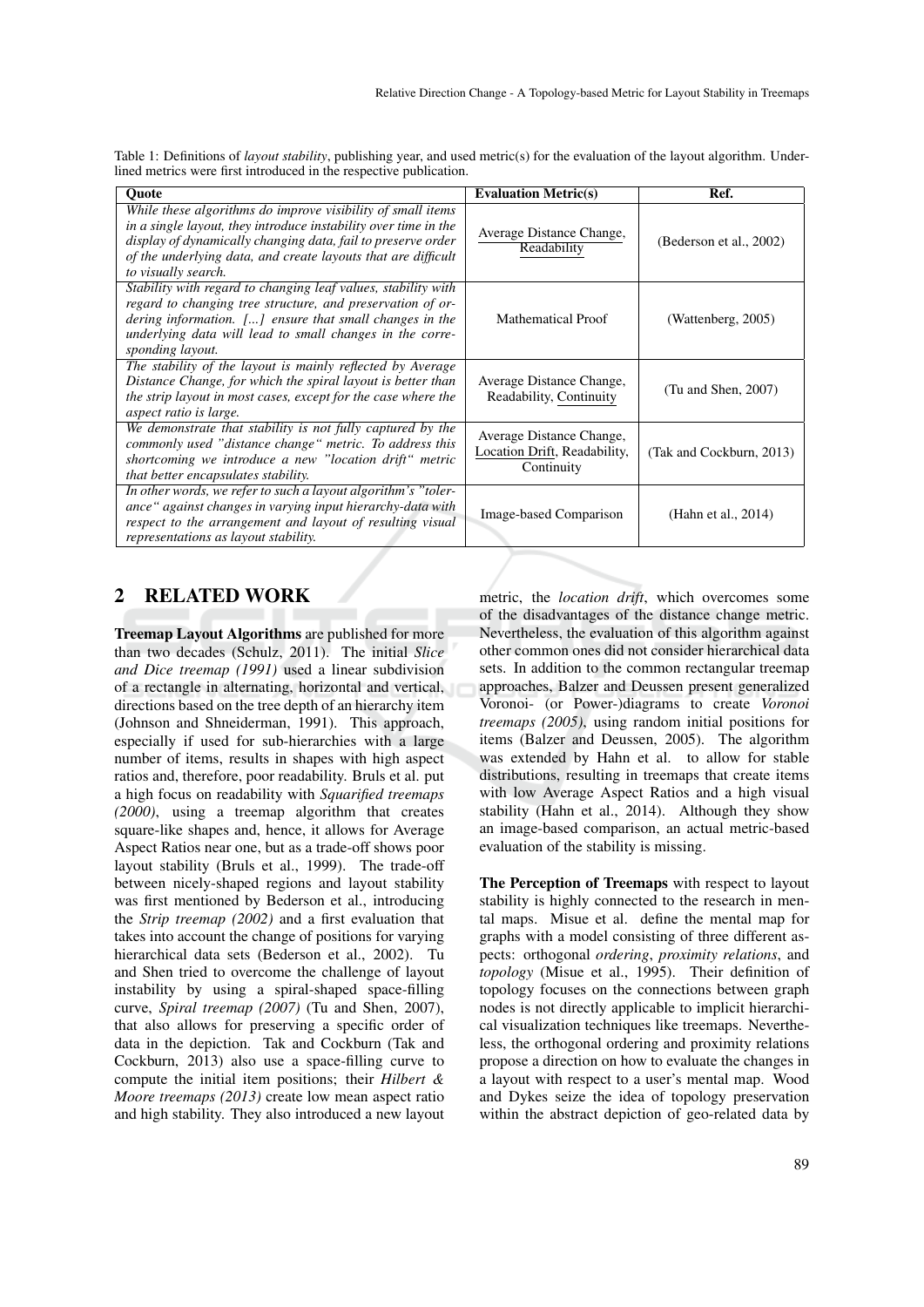a treemap algorithm (Wood and Dykes, 2008). The ability to preserve the topology of the depicted items in their geo-space and treemap-space was evaluated by using the *Average Angular Displacement* metric (Ghoniem et al., 2015). Another common metric for evaluating treemap layout stability is the *Average Distance Change* introduced by Bederson et al. (Bederson et al., 2002), which only takes into account the change in the Euclidean distance of the absolute position and aspect ratio of depicted items. Several evaluations were performed showing that their respective layout algorithm performs best with respect to layout stability. However, either they introduced algorithm specific metrics or used artificial or non-hierarchical data sets (Bederson et al., 2002; Tu and Shen, 2007; Tak and Cockburn, 2013). Kong et al. evaluate as a prerequisite for a good area estimation in treemaps, the rule of nicely-shaped regions and item orientations (Kong et al., 2010) In a controlled experiment they found, that users can hardly estimate high aspect ratios especially with different orientations, but did not focus on the stability of different treemap algorithms.

# 3 RELATIVE DIRECTION CHANGE

The mapping stage of the visualization pipeline generates the visual representations of the data items. For each data item a shape (rectangle or convex polygon) is created and positioned with respect to the hierarchy position in the data set. Typically, an attribute of the data item is mapped to the ground area of the visual artifact that represents the proportion with respect to its siblings. In a treemap this step is handled by the layout algorithm. By this, each visual representation of a node has some properties defining the topography of the whole treemap. Those properties are the position of the artifact inside the representation of the root node, the width and height, and consequently the aspect ratio. We refer to metrics that use those properties as *intra-node* metrics because measuring the change of them would only include each node itself. Since the human perception of maps — and the cognition of mental maps is not only based on the recognition of single item shapes (Misue et al., 1995; Kaas, 1997), but also on the arrangement of sub-structures, the *Relative Direction Change* is introduced. This *inter-node* metric also takes into account the adjacency of nodes from each sub-tree. The concept of orthogonal ordering as described by Misue et al. (Misue et al., 1995) and the Average Angular Displacement (Wood and

Dykes, 2008) serve as a basis for this metric. Each visual element that occurs in both treemaps has a position  $p$  in the first one ( $p'$  for the second) defined by its center (or centroid for polygonal shapes) with cartesian coordinates  $x_p$  and  $y_p$  ( $x'_p$  and  $y'_p$ ). Here, directions are expressed as angles, computed by the arctangens (atan2( $\Delta y, \Delta x$ )) of the differences between the centers (Equation 1). Computing the direction of each items' center towards the other items' center results in a direction matrix *M* (Equation 2). This results in two direction matrices  $(M \text{ and } M')$ , one for each hierarchical depiction. The absolute difference between two of these matrices shows the absolute change in the treemap. The change between two corresponding elements of these matrices is written as  $\Delta$ *i*, *j* for brevity (Equation 3. Further the change between two angles is normalized into the range of  $(-\pi, \pi]$  (Equation 4). Computing the average change of a row, results in the average change of one item with respect to all other items (Equation 5). The average of all rows finally results in the Relative Direction Change of the two depictions (Equation 6). To make the Relative Direction Change rotation-invariant, the average of all values in a row is subtracted from each single value of the row (Equation 7). With this approach a metric is shown that allows for the computation of similarity between two treemaps based on the actual topography (Figure 2). To ensure comprehensive computation of the RDC metric for non-rectangular shapes the center of a treemap item is defined by the shapes centroid.



Figure 2: Exemplary computation of the *Relative Direction Change* (RDC). The resulting AAD is 0.318 and the rotation-invariant RDC is 0.159.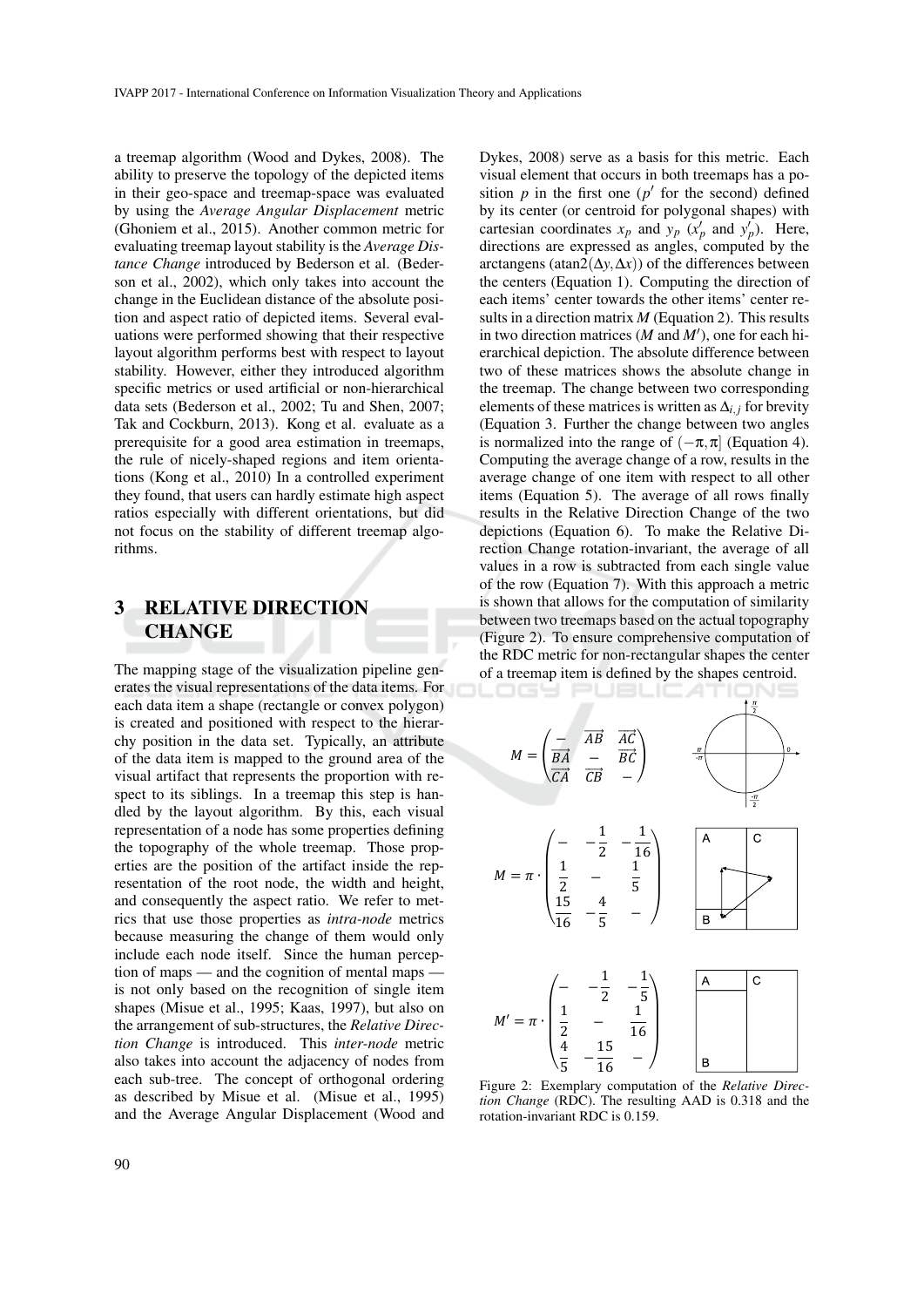

Figure 3: Depictions of the first snapshot of the dataset that was used for the controlled study by each layout algorithm.

$$
d_{p,p'} = \arctan 2(y_{p'} - y_p, x_{p'} - x_p)
$$
(1)  

$$
M_{i,j} = \begin{pmatrix} d_{1,1} & d_{1,2} & \cdots & d_{1,n} \\ d_{2,1} & d_{2,2} & \cdots & d_{2,n} \\ \vdots & \vdots & \ddots & \vdots \\ d_{n,1} & d_{n,2} & \cdots & d_{n,n} \end{pmatrix}
$$
(2)

$$
\Delta_{i,j} = M_{i,j} - M'_{i,j} \tag{3}
$$

$$
\|\alpha\| = \begin{cases} \alpha - 2\pi, & \text{if } \alpha > \pi \\ \alpha + 2\pi, & \text{if } \alpha \leq -\pi \\ \alpha, & \text{otherwise} \end{cases}
$$
 (4)

$$
AVG_i = \frac{1}{n-1} \sum_{\substack{j=1 \\ i \neq j}}^n (||\Delta_{i,j}||) \tag{5}
$$

$$
RDC = \frac{1}{n} \sum_{i=1}^{n} |AVG_i|
$$
\n
$$
RDC_{\text{RI}} = \frac{1}{n^2 - n} \sum_{i=1}^{n} \sum_{\substack{j=1 \ i \neq j}}^{n} |(||\Delta_{i,j}|| - AVG_i||(7))
$$

## 4 EVALUATION

The main goal is to investigate mathematical relations between layout metrics and completion times for item-recovering tasks in different treemap layout algorithms and a hierarchical dataset that changes over time. Based on the independent variables Algorithm and Year, the task completion time was measured for both, gaze fixations and mouse interaction. The completion time, measured in two ways (time until click at certain element, time until first fixation of an element), serves as a result for the prediction of different models. The relation to different layout metrics and their interaction was tested by using (multiple) linear models. Since Relative Direction Change is designed to also take into account the topology of treemaps we expect an improvement of the predictions when Relative Direction Change is used in addition to the other layout metrics.

#### 4.1 Data Set

The dataset that was used to create the treemap layouts needed to fulfill a set of requirements. First, it should be a small-sized non-artifical dataset, that could be understood easily, to achieve small tasks completion times. Second, main operations for hierarchical datasets that change over time should be included such as changing attributes associated to the hierarchy data items, as well as adding or removing such items from one snapshot to another. For the attribute changes any values are acceptable, since they are mapped to the input weights for the treemap algorithms. Last, the dataset should also remain a stable basis, meaning the amount of changes should not be too large. This requirement is motivated by the main goal of creating layout stable treemap algorithms to achieve high spatial coherence in the resulting images while small changes in the underlying data occur. A suitable dataset was found in the annual (each year) population measure of the Munich Zoo<sup>1</sup>. The population size of animals from different species were extracted for seven consecutive years from 2008 to 2014 from a public business report. The hierarchical structure of the data was given by the taxonomy of the living animals. The results were aggregated and summed up to the second hierarchy level (order), resulting in 31 to 34 order elements belonging to four different classes.

## 4.2 Participants

We conducted an empirical study with 24 volunteer participants (3 female) recruited from the local university campus. The age of the participants ranged from 19 to 37 (*mean* = 24.2,  $SD = 4.1$ ). 20 participants stated, they were familiar with the concept of a treemap, while four were not. Nine participants agreed or strongly agreed in being an expert in computer graphics and visualization (rating a 4 or 5 respectively on a 1 to 5 Likert scale).

<sup>1</sup>http://www.hellabrunn.de/en/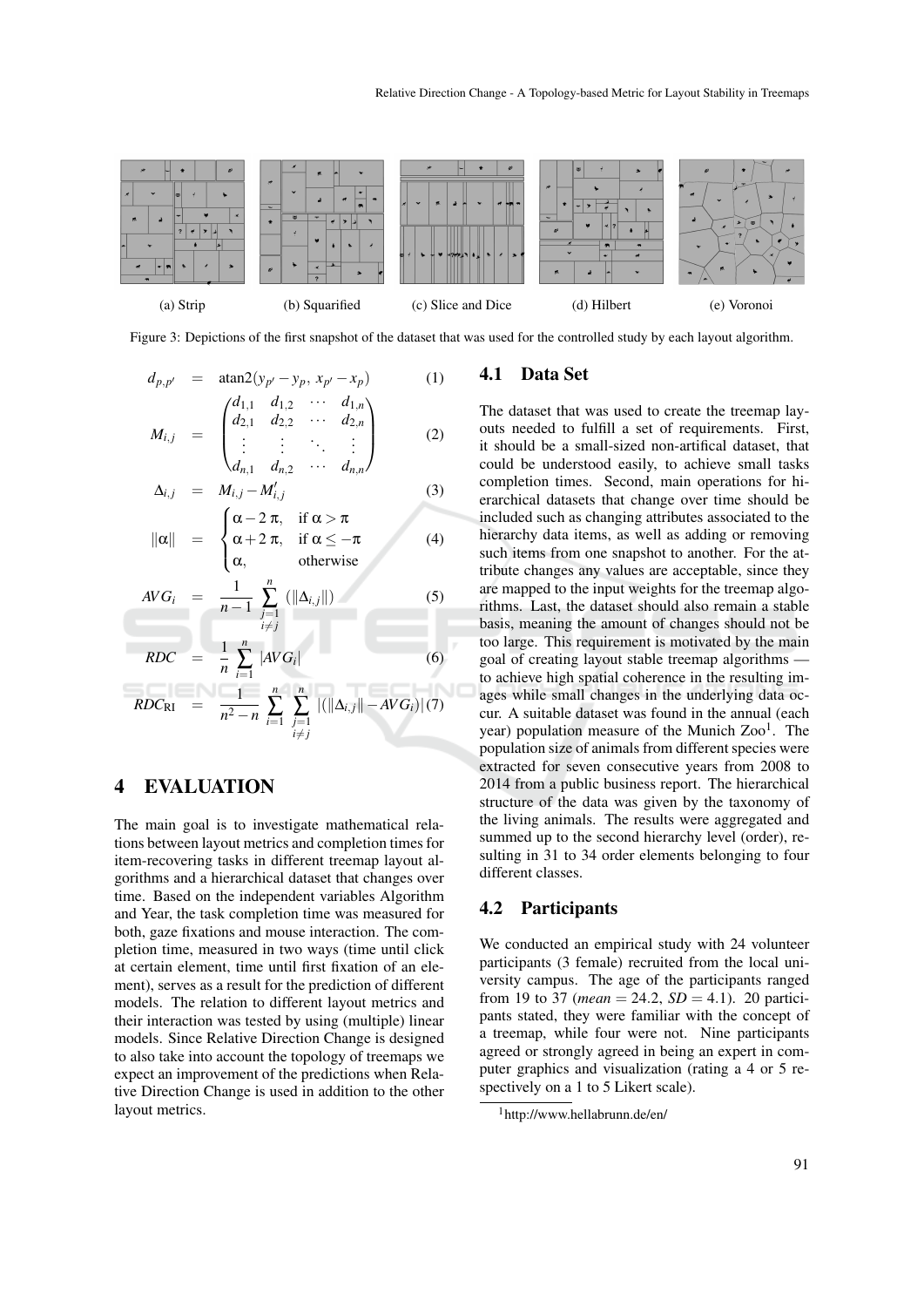

Figure 4: An example sequence of images shown between the first picture and the second picture of a block in the user study. Between each treemap image a cross was displayed that had to be fixated for at least 500 ms.

#### 4.3 Apparatus

The study was conducted with eye tracking technology to support a more precise measurement of the dis- or recovering task using an eye tracking system named EyeFollower from Interactive Minds<sup>2</sup>. It allows for accurate  $(< 0.4 \degree$ deviation) gaze-tracking within natural head movements at a desktop environment. The participants sat in front of a 24 inch display with a FullHD resolution (1920  $\times$  1080 p). Additionally, an observation display was placed behind a wall, hidden from the view of the participant. This allowed the observer to check for losses of head-tracking during the experiment. The proprietary software NYAN - Architect Edition<sup>2</sup>, was used for calibration, displaying fixation crosses, presentation of stimuli and the recording of data. The gaze samples were recorded with 120 Hz. After the study was completely conducted, the raw gaze data and mouse event data was exported and analyzed separately.

#### 4.4 Procedure

The display was set up on top of the eye tracker. Participants were instructed to take a comfortable seat in a stable chair in front of the eye tracker setup. If, during the calibration process, they had taken a seat outside of the tracking range of the eye-tracker, they were instructed to adjust their position accordingly. Prior to participating in the study, they sign a consent form and complete a questionnaire soliciting demographic data. The tasks (dis- or recovering a certain item) were received in written form. A mid-sized item that appeared in each year of the dataset was randomly picked for the discovering tasks (the item size was not leveled within the study). Within the study a block of depictions for each layout algorithm was shown to the participants in its actual order (2008, 2009, 2010, etc.). Due to this, participants had discover the item in the first depiction of a block, but should only recover it in the following ones. The task sheet specified to solve the task as fast as possible, while avoiding errors. Each participant started the experiment with an initial training session, with datasets that were modified manually to avoid possible learning effect in the following study. First, the eye-tracker was calibrated, then three example blocks of this modified data were shown. The goal of the training session was to bring participants up to speed and make sure the task was well understood. Finally, the study continued with five blocks (one for each algorithm) that took approximately 10 minutes for each participant.

#### 4.5 Design

The experiment was a  $5 \times 7$  within-subjects design. There were two independent variables:

- Algorithm (Squarified, Slice and Dice, Strip, Hilbert, Voronoi)
- Year (2008, 2009, 2010, 2011, 2012, 2013, 2014)

The conditions of algorithms, resulted in five different treemap depictions (Figure 3) with seven pictures, one for each year (3). To measure the learning effect for a single algorithm, participants would always see the seven pictures of one algorithm, separated by short breaks only. Every time the participant clicked on the target of one picture, the treemap was hidden, and a fixation cross was displayed instead that had to be fixated for at least 500 ms before continuing with the next picture (Figure 4). After completing a block a short break (at least 10 seconds) was taken before the participants were allowed to continue with the next algorithm. The order of the algorithm conditions was fully randomized for each participant to prevent order and learning effects between the different algorithms. Aside from training, the amount of observations was 24 participants  $\times$  5 algorithms  $\times$  7 years. This made a total of 840 observations, 35 per subject. Taken into account, that only 720 trials (24  $\times$  5  $\times$  6 years) are used as basis for the measurement of the recovering task.

<sup>2</sup>http://www.interactive-minds.com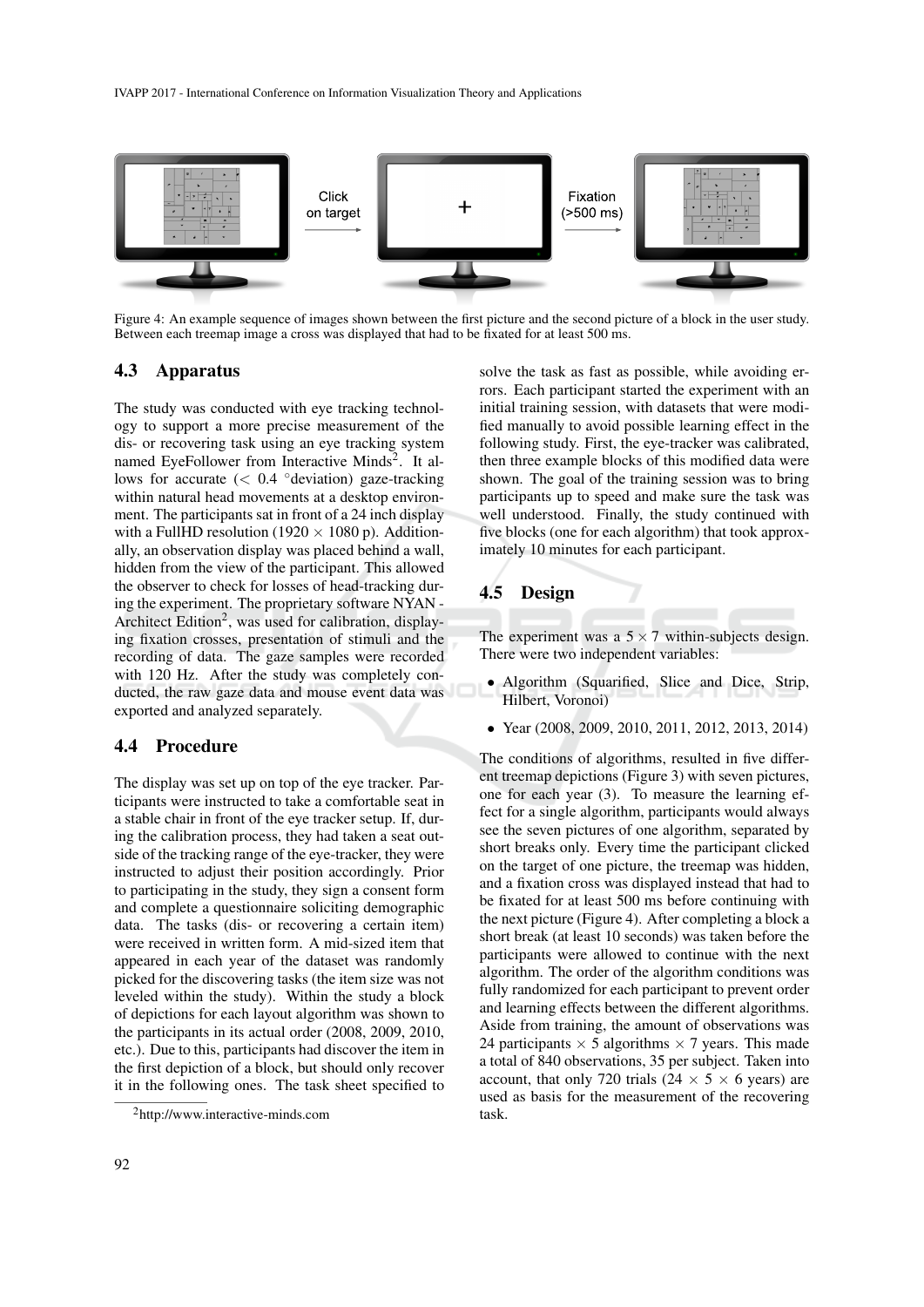

Figure 5: Layout stability metrics and measurements from the user study per layout algorithm.

# 5 RESULTS

During the experiment the dependent variables *click-Time* and *fixationTime* were measured within the recovering task. The results for these metrics for the different treemap layout algorithms are presented first. These are followed by the results of the layout metrics and the results correlation of user perception from the experiment with the layout metrics.

#### 5.1 *ClickTime* & *FixationTime*

The experiment resulted in complete 719 observations (only 1 had to be removed due to imcompleteness). A Shapiro-Wilk test showed that the distributions of both, the *clickTime* and *fixationTime* within the different algorithm groups are not appearing to come from a normal distribution (*clickTime*: all *p-Values* < .001; *fixationTime*: all *p-Values* < .001). Additionally, a Levene test shows high significance for heteroscedasticity between the groups for both variables (*click-Time* :  $p < .002$ ; *fixationTime*:  $p < .01$ ). A statistically significant difference (*clickTime*:  $H = 14.201$ ,  $p < .01$ ; *fixationTime*: H = 180.76,  $p < .001$ ) was found using a Kruskal-Wallis test. In a post-hoc pairwise comparison of the measurements for *clickTime* only three groups showed significant differences using a Wilcoxon test (comparison between Voronoi - Hilbert; Voronoi - Slice and Dice and Voronoi - Strip). However, the comparison of *fixationTime* measurements showed significant differences between all groups, but Strip - Squarified ( $p = 0.36$ ). Table 2 shows a complete overview of the pairwise comparison between the groups. In addition to measuring the completion times representing the users perception we computed the layout metrics for the *Average Distance Change (ADC)*, the *Relative Direction Change (RDC)* and the *Average Aspect Ratio (AAR)* for each pair of tested years of the dataset (see Figure

Table 2: p values for post hoc comparison of groups.

| Pair                        | clickTime | fixationTime |
|-----------------------------|-----------|--------------|
| Hilbert - Slice and Dice    | .860      | $< 0.001$ ** |
| Hilbert - Squarified        | .138      | $< .001**$   |
| Hilbert - Strip             | .557      | $.006**$     |
| Hilbert - Voronoi           | $.002**$  | $< .001$ **  |
| Slice and Dice - Squarified | .102      | $< 0.01$ **  |
| Slice and Dice - Strip      | .469      | $< 0.001$ ** |
| Slice and Dice - Voronoi    | $.001**$  | $< .001$ **  |
| Squarified - Strip          | .361      | .356         |
| Squarified - Voronoi        | .114      | $.034**$     |
| Strip - Voronoi             | $.010**$  | $< .001$ **  |

5 for the complete data). The measurements from the trials were used to create a simple linear regression model for the users' perception based on the layout metrics. Finally, different multiple linear regression models were calculated to predict the dependent variables *clickTime* and *fixationTime* based on the three different layout metrics. For both dependent variables a multiple linear regression model was calculated that included either the *Average Distance Change* together with the *Average Aspect Ratio* or *Relative Direction Change* together with the *Average Aspect Ratio*. Additionally, a multiple linear regression model was calculated that included all three layout metrics.

#### 5.2 Models for *ClickTime*

ADC + AAR: A multiple linear regression was calculated to predict *clickTime* based on *ADC* and *AAR*. A significant regression equation was found  $(F_{2,716} =$ 30.68,  $p < .001$ ), with a  $R^2$  of .07893. Predicted *clickTime* is equal to  $0.54788 + 1.45747 \times ADC +$  $0.01225 \times AAR$ .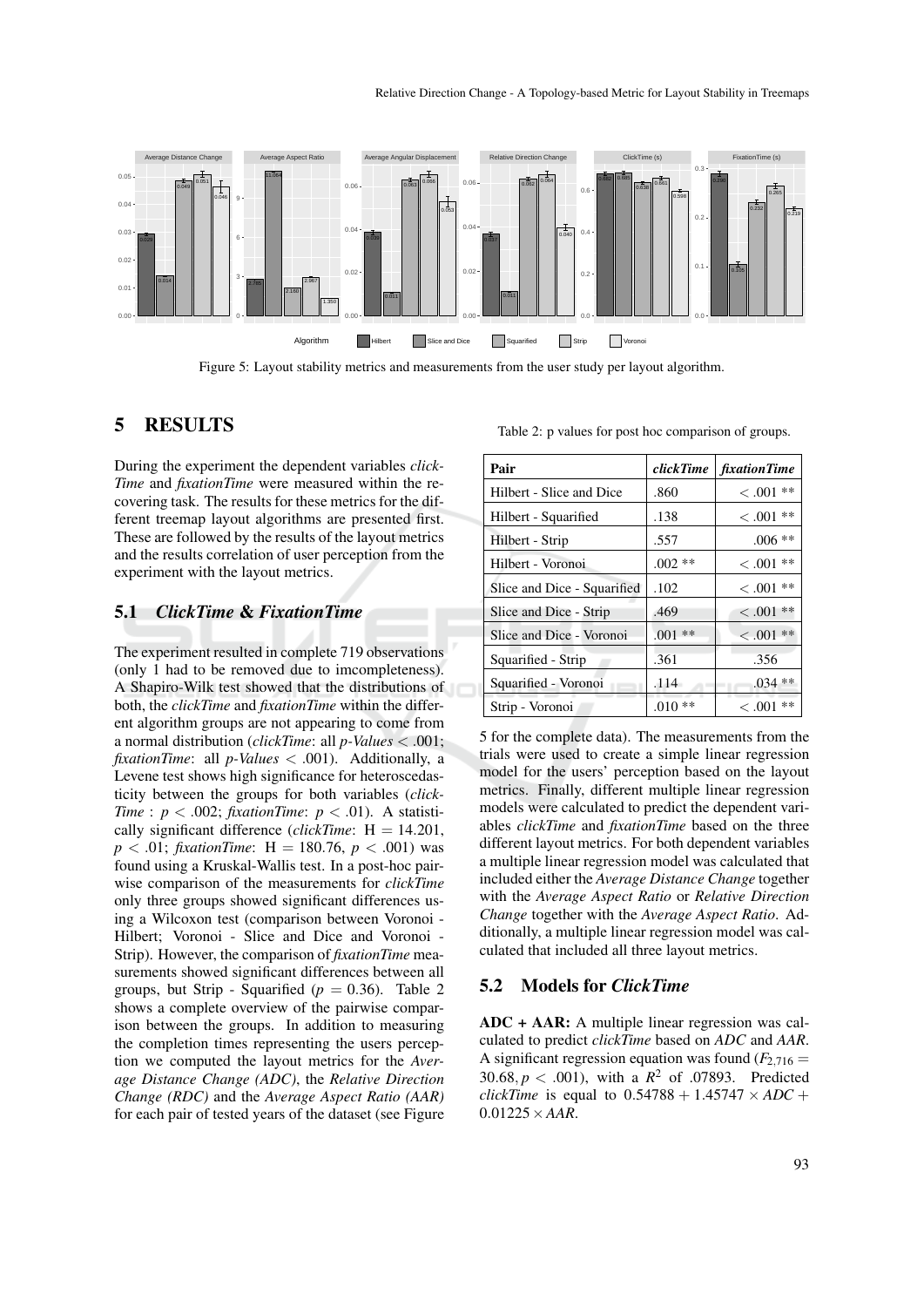AAD + AAR: A second multiple linear regression was calculated to predict *clickTime* based on *AAD* and *AAR*. A significant regression equation was found  $(F_{2,716} = 36.34, p < .001)$ , with a *R* <sup>2</sup> of .09215. Predicted *clickTime* is equal to  $0.533360+1.363092\times AAD + 0.013902\times AAR$ .

RDC + AAR: Another multiple linear regression was calculated to predict *clickTime* based on *RDC* and *AAR*. A significant regression equation was found  $(F_{2,716} = 47.06, p < .001)$ , with a  $R^2$  of .1162. Predicted *clickTime* is equal to  $0.505296+1.995893 \times RDC + 0.015369 \times AAR$ .

 $ADC + RDC + AAR: A last multiple linear re$ gression was calculated to predict *clickTime* based on *ADC*, *RDC* and *AAR*. A significant regression equation was found  $(F_{3,715} = 33.38, p < .001)$ , with a *R* <sup>2</sup> of .1229. Predicted *clickTime* is equal to 0.498811 − 1.118791 × *ADC* + 3.072374 × *RDC* + 0.016096×*AAR*.

### 5.3 Models for *FixationTime*

ADC + AAR: A multiple linear regression was calculated to predict *fixationTime* based on *ADC* and *AAR*. A significant regression equation was found  $(F_{2,716} = 51.36, p < .001)$ , with a  $R^2$ of .1255. Predicted *fixationTime* is equal to 0.232953+0.813848×*ADC* −0.010284×*AAR*.

AAD + AAR: A second multiple linear regression was calculated to predict *fixationTime* based on *AAD* and *AAR*. A significant regression equation was found  $(F_{2,716} = 59.23, p < .001)$ , with a *R* <sup>2</sup> of .142. Predicted *fixationTime* is equal to 0.219946+0.838116×*AAD*−0.009035×*AAR*.

RDC + AAR: Another multiple linear regression was calculated to predict *fixationTime* based on *RDC* and *AAR*. A significant regression equation was found  $(F_{2,716} = 73.49, p < .001)$ , with a *R* <sup>2</sup> of .1703. Predicted *fixationTime* is equal to  $0.196907+1.327742\times RDC-0.007766\times AAR.$ 

 $ADC + RDC + AAR: A last multiple linear re$ gression was calculated to predict *fixationTime* based on *ADC*, *RDC* and *AAR*. A significant regression equation was found  $(F_{3,715} = 57.42, p < .001)$ , with a *R* <sup>2</sup> of .1941. Predicted *fixationTime* is equal to 0.187921 − 1.550314 × *ADC* + 2.819427 × *RDC* −  $0.006758 \times AAR$ .

Within all regressions all layout metrics were found significant predictors for both, *clickTime* as well as *fixationTime* (see Figure 6 for an overview).



Figure 6:  $R^2$  values for all evaluated models.

# 6 CONCLUSION

The presented Relative Direction Change metric is a layout metric that similar to the Average Angular Displacement metric considers the adjacency and arrangement of shapes in a treemap, but also allows for a rotation-invariant consideration of layout changes. Unlike most previously published metrics it focuses not just on the changes of each individual visual artifact but also on the treemap topology.

#### 6.1 Discussion

The evaluation and analysis show comparable results (described in Section 5.1) for the layout metrics Average Aspect Ratio and Average Distance Change within the implemented layout algorithms compared to previously published ones, such as in (Bederson et al., 2002; Tak and Cockburn, 2013). Therefore we assume the correctness of the implementation of the used layouting algorithms. In addition, as the results from Section 5.2 and 5.3 show, *Relative Direction Change* seems to be a promising candidate as a layout stability metric for treemaps. Since neither *Average Distance Change* nor *Relative Direction Change* alone allow for a good reflection of the users recovering tasks — especially for the click time — the use of other layout metrics such as the *Average Aspect Ratio* is an increasing factor in explaining the variances of the users recovering tasks time. The used regression models are simple, but show three important things: